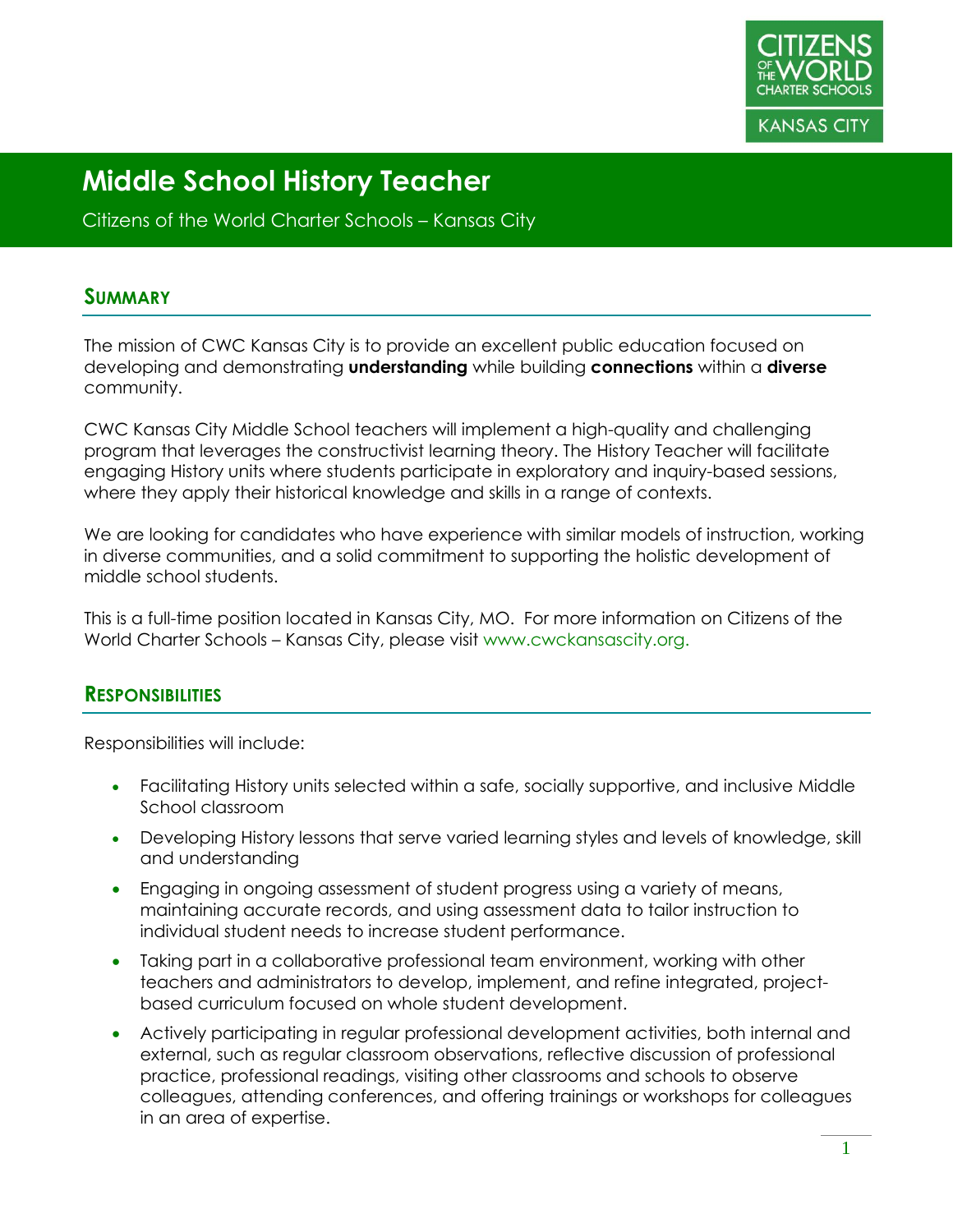

#### Citizens of the World Charter Schools – Kansas City

- Maintaining frequent, sensitive, and effective communication with students, students' families, colleagues, and other school stakeholders.
- Lead a "Roots" which involves facilitating Roots modules (provided by and in conjunction with the Roots Coordinator) that aid students in developing their selfunderstanding, identity formation, cultural competency, and empathy skills through modules such as Peer Coaching, Mindfulness, Expressive Art, Service Learning, Identity Projects, and Restorative Circles.
- Create a safe, inclusive, and supporting culture within all Roots sessions.
- Integrate aspects of the Roots curriculum into other aspects of a Middle School Teacher role, including academic instruction, classroom management, and relationship building.

## **QUALIFICATIONS & TRAITS**

The ideal teacher will have:

- A bachelor's degree (master's preferred) and
- Appropriate Missouri "Middle School Social Studies 5-9" Teacher Certification
- Experience (minimum three years preferred) teaching 5th, 6th, 7th or 8th grades
- Experience working with diverse learners, including mixed socio-economic populations, English language learners and students with special needs
- Experience with and passion for pedagogical practices grounded in constructivism, Inquiry-based learning, and the multiple intelligences theory
- Experience cultivating a student-centered classroom that includes culturally-responsive classroom management practices, and the cultivation of a growth mindset
- Experience developing a cohesive classroom culture where there is a dedication to community-building, conflict resolution skill-building and empowering students to be agents for positive social change
- Training and experience in Trauma-Informed Schools
- Ongoing practice of Mindfulness or Contemplative Practice
- Be aligned with the philosophy and mission of the school and organization
- Excellent communication/interpersonal skills as well as a desire to collaborate with various stakeholders to develop a strong school community
- Maturity, humility, strong work ethic, sense of humor, problem-solving skills and a can-do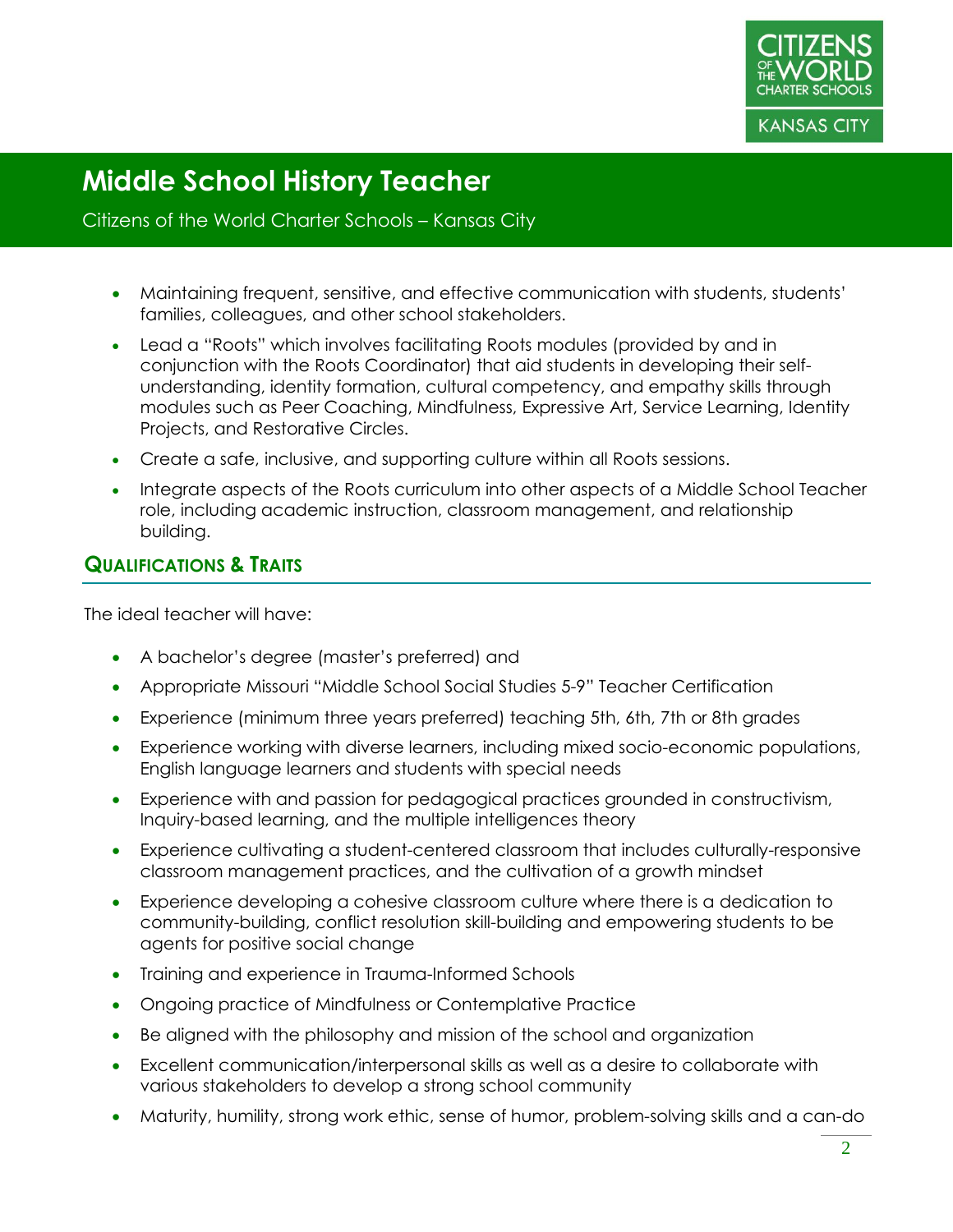

Citizens of the World Charter Schools – Kansas City

#### attitude

- Be dependable and have excellent follow-through
- Maintain strong personal commitment to ongoing learning and growth
- Willingness to explore additional school responsibilities; stipends may be available for such responsibilities.
- Fluency in Spanish is preferred.

## **COMPENSATION & BENEFITS**

CWC Kansas City offers competitive salaries commensurate with experience and a comprehensive benefits package. CWC Kansas City is an Equal Opportunity Employer. As an organization that values diversity and aims to serve a diverse group of students, we work to reflect this diversity in our staff as well.

## **CONTACT**

Please apply online through the BambooHR Application Portal on our website at www.cwckansascity.org/employment. No phone calls, please.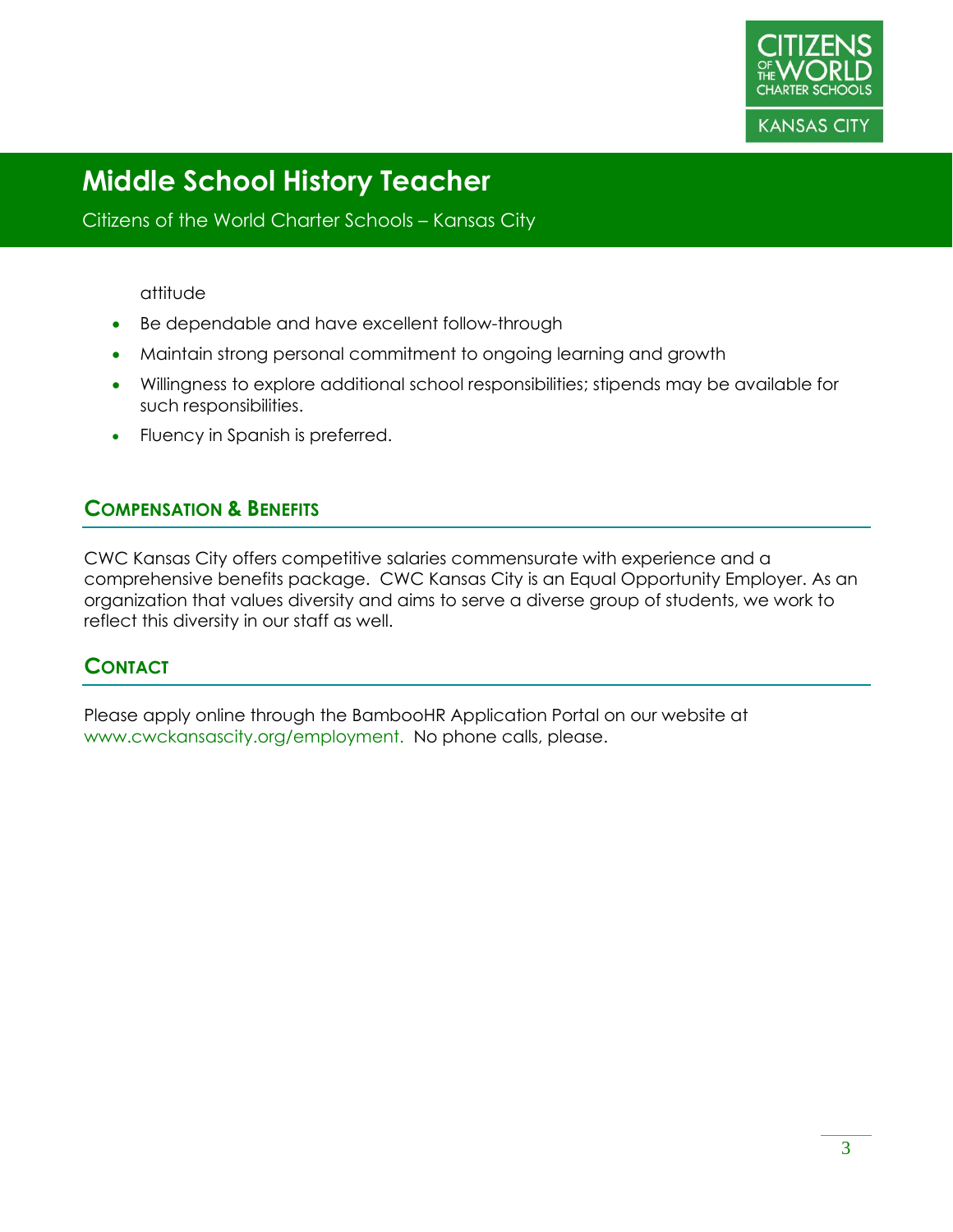

Citizens of the World Charter Schools – Kansas City

## **EMPLOYEE VALUE PROPOSITION**

| <b>Who We Are</b>                                                                                                                                                                                                                                                                                                                                 | <b>Who You Are</b>                                                                                                                                                                                                                                                                                                                                                                             |
|---------------------------------------------------------------------------------------------------------------------------------------------------------------------------------------------------------------------------------------------------------------------------------------------------------------------------------------------------|------------------------------------------------------------------------------------------------------------------------------------------------------------------------------------------------------------------------------------------------------------------------------------------------------------------------------------------------------------------------------------------------|
| We are an intentionally diverse and<br>welcoming community.<br>CWCKC was founded on a belief that we<br>live in a richly diverse world and that<br>diversity makes our experience better.                                                                                                                                                         | You value <b>diversity</b> in all its<br>$\bullet$<br>dimensions and are excited to be<br>part of a school community where<br>that diversity is authentically<br>encouraged and celebrated.<br>You understand that identity is an<br>$\bullet$<br>important part of who we are - for<br>both adults and students.                                                                              |
| We believe education is about more than<br>test scores.<br>Student learning matters and goes<br>beyond just academics. Our teachers<br>focus on the whole child by building our<br>students' socio-emotional skills and<br>helping them develop a deeper<br>understanding of themselves.                                                          | You know that academic learning<br>$\bullet$<br>is important and have experience<br>helping students develop their<br>social-emotional skills.<br>You understand how to <b>balance</b><br>$\bullet$<br>academic rigor with the<br>development of the whole child.                                                                                                                              |
| Our teaching approach centers students'<br>interests and needs within projects and<br>real-world experiences.<br>We strive to provide learning experiences<br>that are meaningful and make a<br>difference in our school and community.<br>Our teachers engage students in projects<br>based on their interests and individual<br>learning needs. | You are excited about designing<br>$\bullet$<br>project-based learning<br>experiences for students grounded<br>in their interests, experiences, and<br>identity.<br>You value students constructing<br>$\bullet$<br>their own learning to develop a<br>deeper understanding of the world<br>around them.<br>You <b>embrace</b> creativity and risk-<br>$\bullet$<br>taking in lesson planning. |